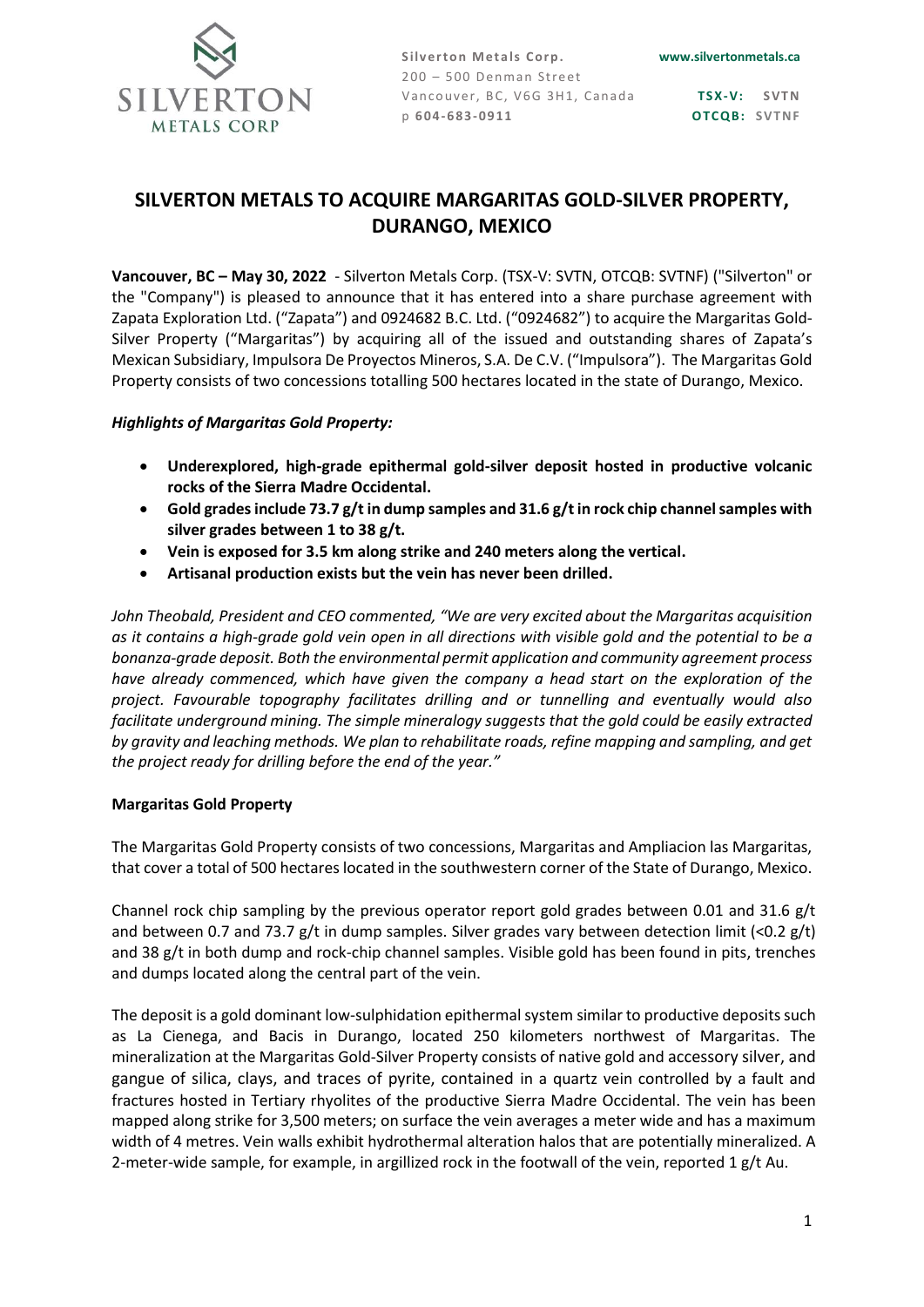

Silverton Metals Corp. 200 – 500 Denman Street Vancouver, BC, V6G 3H1, Canada p **6 04-683-09 11**

**TS X-V: S VT N OTCQB: SVTNF** 

#### **Terms of Transaction**

In order to acquire all of the issued and outstanding shares of Impulsora, the Company has agreed to issue 750,0000 common shares (the "Consideration Shares") and grant a net smelter return royalty of 0.5%, which may be repurchased at a price of US \$250,000. Zapata and 0924682 are a private company controlled by Chris Osterman and Raul Diaz-Unzueta.

Impulsora originally acquired its interest in the Margaritas Property pursuant to the terms of transfer of mining concessions and assignment of rights agreement, as amended (the "Underlying Agreement"). Under the terms of the Underlying Agreement, the Margaritas Property is subject to a 1% Net Smelter Return Royalty, which may be repurchased for US \$320,000 (of which US \$120,000 has been paid). The remaining US \$200,000 must be paid as follows: US \$100,000 plus VAT on April 25, 2023 and US \$100,000 plus VAT on April 25, 2024. If Impulsora does not commence commercial production or repurchase the royalty by April 25, 2024, the original owner may repurchase the Margaritas Property for \$1.

Closing of the acquisition is subject to satisfying certain customary conditions and the acceptance of the TSX Venture Exchange.

## **Qualified Person**

The scientific and technical information contained in this news release has been reviewed and approved by Peter Born, P. Geo., a Qualified Person for the purpose of NI 43-101.

#### **On behalf of the Board**

John Theobald President, CEO & Director Silverton Metals Corp

## **About Silverton Metals Corp**

Silverton Metals Corp is a Canadian company focused on the exploration and development of quality silver projects. The company holds a 100% interest in three significant silver assets in Mexico – Pluton, in Durango, Peñasco Quemado in Sonora and La Frazada in Nayarit. Silverton management and board have experience identifying and evaluating acquisition targets and exploration prospects. The company intends to build a strong portfolio of silver and gold-silver projects to drive future growth by exploration success and from later stage projects with production potential. To achieve this growth the Silverton business plan calls for a dynamic combination of development of its existing properties, acquisitions, and partnerships.

For further information please contact:

Silverton Metals Corp. W. Barry Girling, VP Corporate Development and Director (604) 683-0911